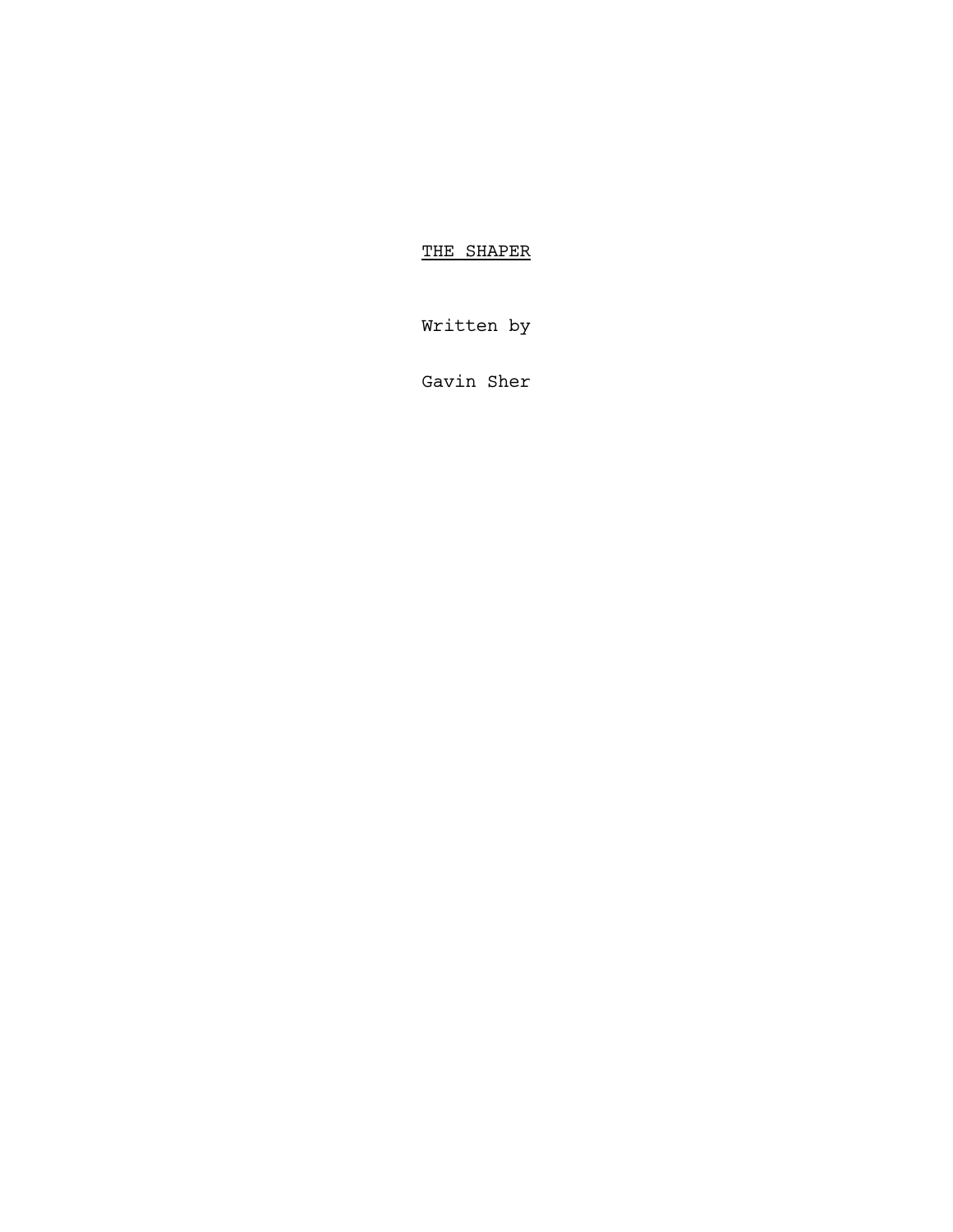Max is dressed for the beach as she stands in front of a mirror, but she holds out a more dressy outfit and examines it with approval.

A digital clock on her bedside table reads 11:55, as she puts the outfit carefully into a bag and grabs her board.

73 INT. SAGE'S RESPITE - DAY 73

At her laptop, Cara scribbles her work research on a notepad as Max comes down.

> MAX I'm going to go train with Ben and Blue in Muizenberg. I'll get a lift back later.

### CARA

What time?

Max doesn't pause as she rushes to the door.

MAX I don't know. Later.

Max exits and we leave on Cara's expression.

74 EXT. SAGE'S RESPITE - DAY 74

Max waits outside for long moments before, relieved, she sees Blue arrive in the Waves For All bakkie.

75 EXT. MUIZENBERG VLEI - DAY 75

The Muizenberg Vlei is a marshy area that abuts the ocean. There are scattered trees and grassy areas with brick fireplaces built in.

Blue and Max join a large communal gathering in full swing. There are too many people to meet at once, so Blue just waves at the assorted **ELDERS, AUNTIES**, **UNCLES**, **KIDS** and **TEENS** who call out and wave in response.

There is a hard edge to these people, but also a tangible warmth and friendliness. They are loud, but full of laughter and there is a jovial feeling to the gathering.

A *beat box blears* in the background, as Blue sees Nazeer and leads Max over to the spot where he is sitting.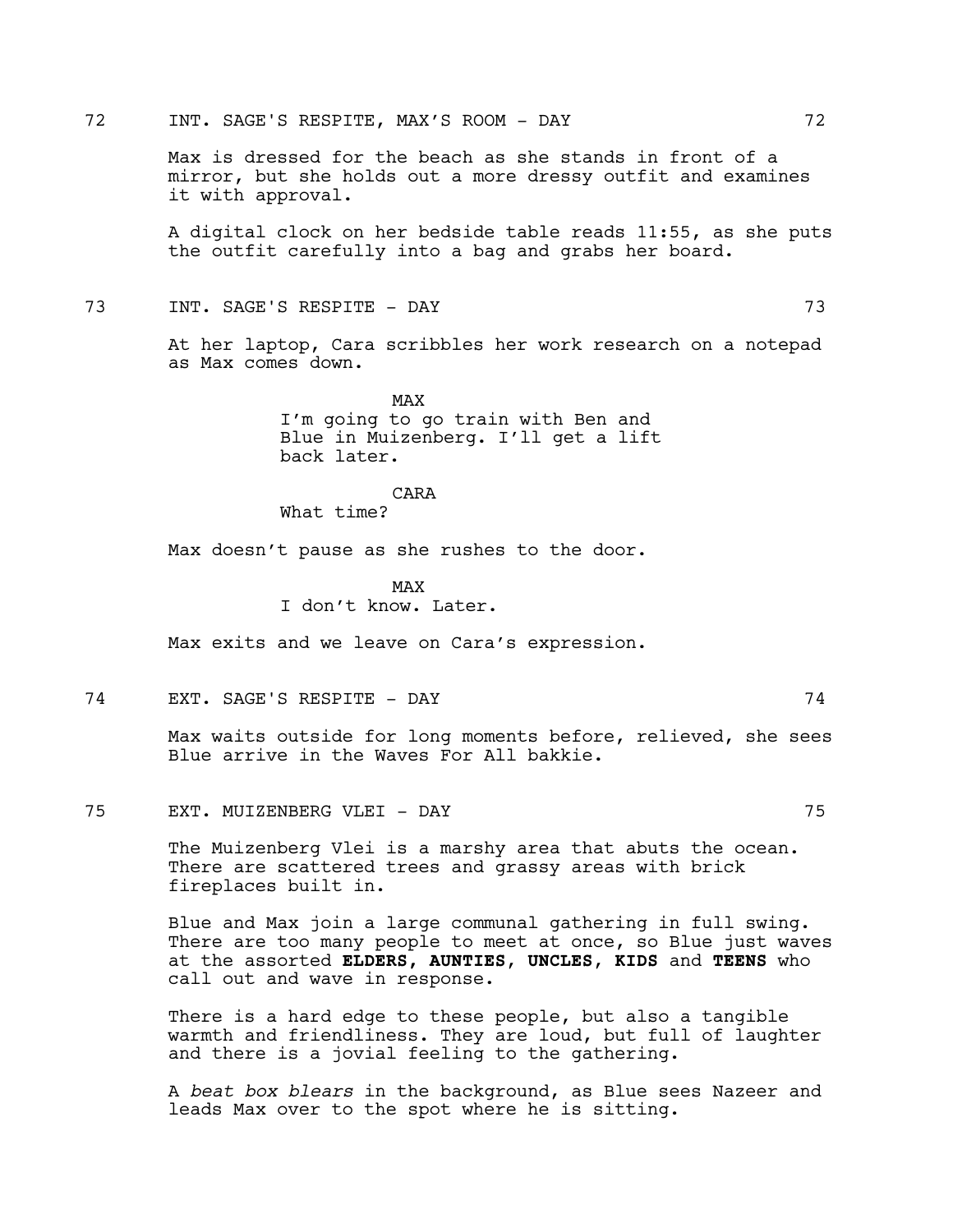She notices the presence of massive amount of alcohol, several crates worth rest near the braai. All the adults and  $*$ many of the teenagers hold bottles of spirits or beer.

Nazeer jumps up to greet them, then shoves a couple kids off their camping chairs to make room for Max and Blue. The kids give him offended looks, but know better than to offer lip.

Max sits beside an **UNLCE** (51), who seems to be missing most of his teeth. Blue takes the other chair, near several boys their own age, who share a hubbley bubbly. One, **BRENT** (15) has tattoos down the side of his neck. The only girl around is **LISA** (17), who stares at Max with thinly disguised jealousy.

Max's phone rings. She sees it's Cara and turns her phone off.

Nazeer offers them his bottle of whiskey, but both Max and Blue decline. Nazeer then offers them a smoke of the hubbley. They decline again.

> NAZEER I promise, I'm not going to tell your mommy.

BLUE We're training.

NAZEER When did you become such a good boy?

MAX Is this all one family?

NAZEER Ja. Not all blood, but all family. Right Blew?

Blue nods.

Nazeer raises his bottle.

NAZEER (CONT'D) To family.

The guys raise bottles, then drink.

76 INT. SAGE'S RESPITE - DAY 76

Cara dials a number into her phone, it rings for a moment then Ben picks up.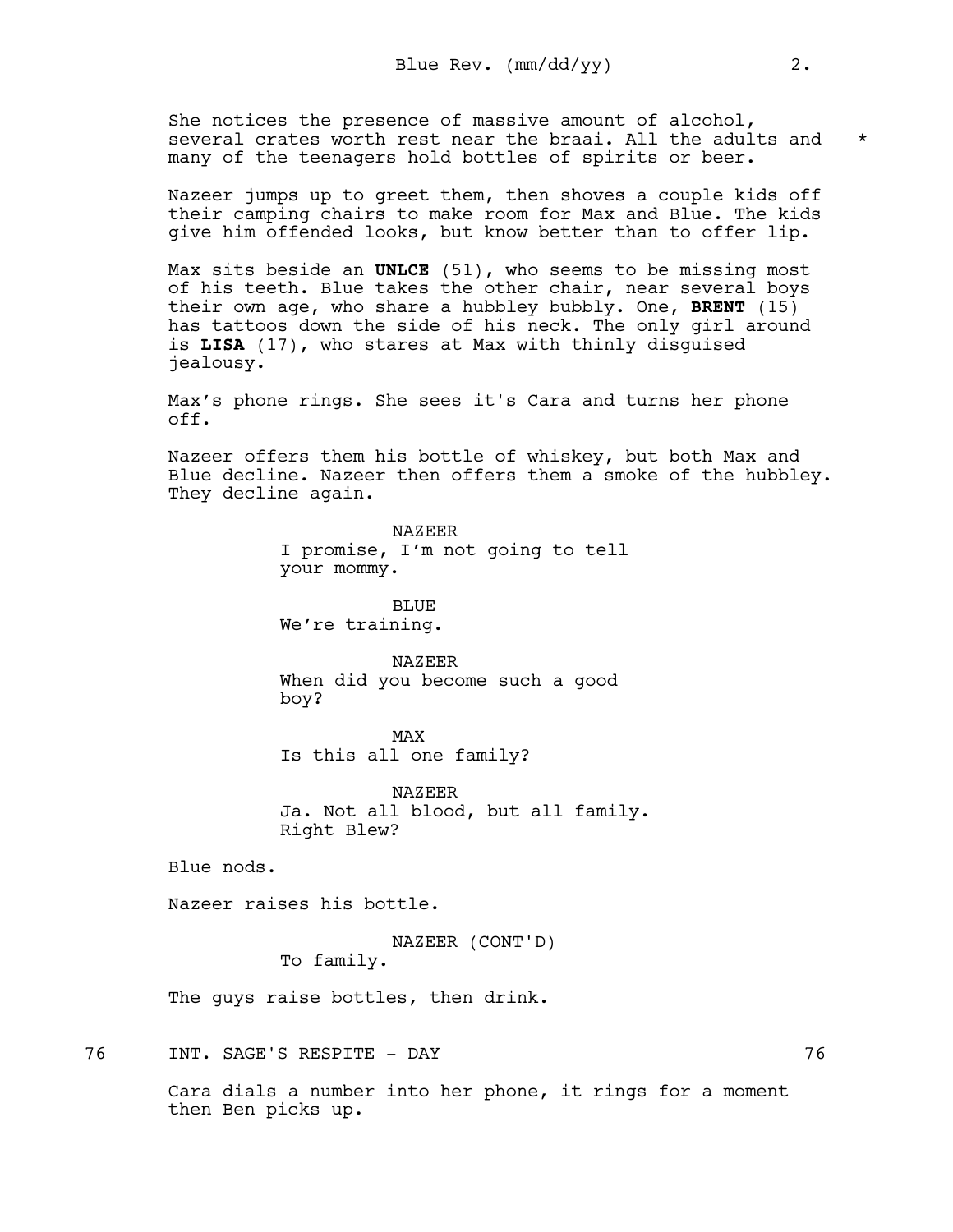## CARA

Hi Ben. It's Cara here, Andrew Sage's daughter. We were just wondering if you might be free to join us for dinner after you're done training with Max?

BEN That would be great, but I'm not training with Max.

# CARA

What?

# 77 EXT. MUIZENBERG VLEI - DAY 77

The late afternoon light indicates that several hours have passed since Max and Blue arrived. The demeanor of their companions has changed, as the alcohol has had its effect.

> MAX So how did Blue, I mean Brandon, get his nickname?

BLUE That's not...

#### NAZEER

So you're like a pro surfer hey? You just play in the waves all day and they pay you for that.

MAX

Sort of.

NAZEER Where do I sign up for that kak?

BLUE

In your dreams bra. It's kak hard to make money from surfing.

# LISA

Ja. She must be very talented. I bet she gives head like a pro too, if you're bringing her to the family so quick. (to Max) I slept with him for years before he did that for me. But now they're my family too. You hear me?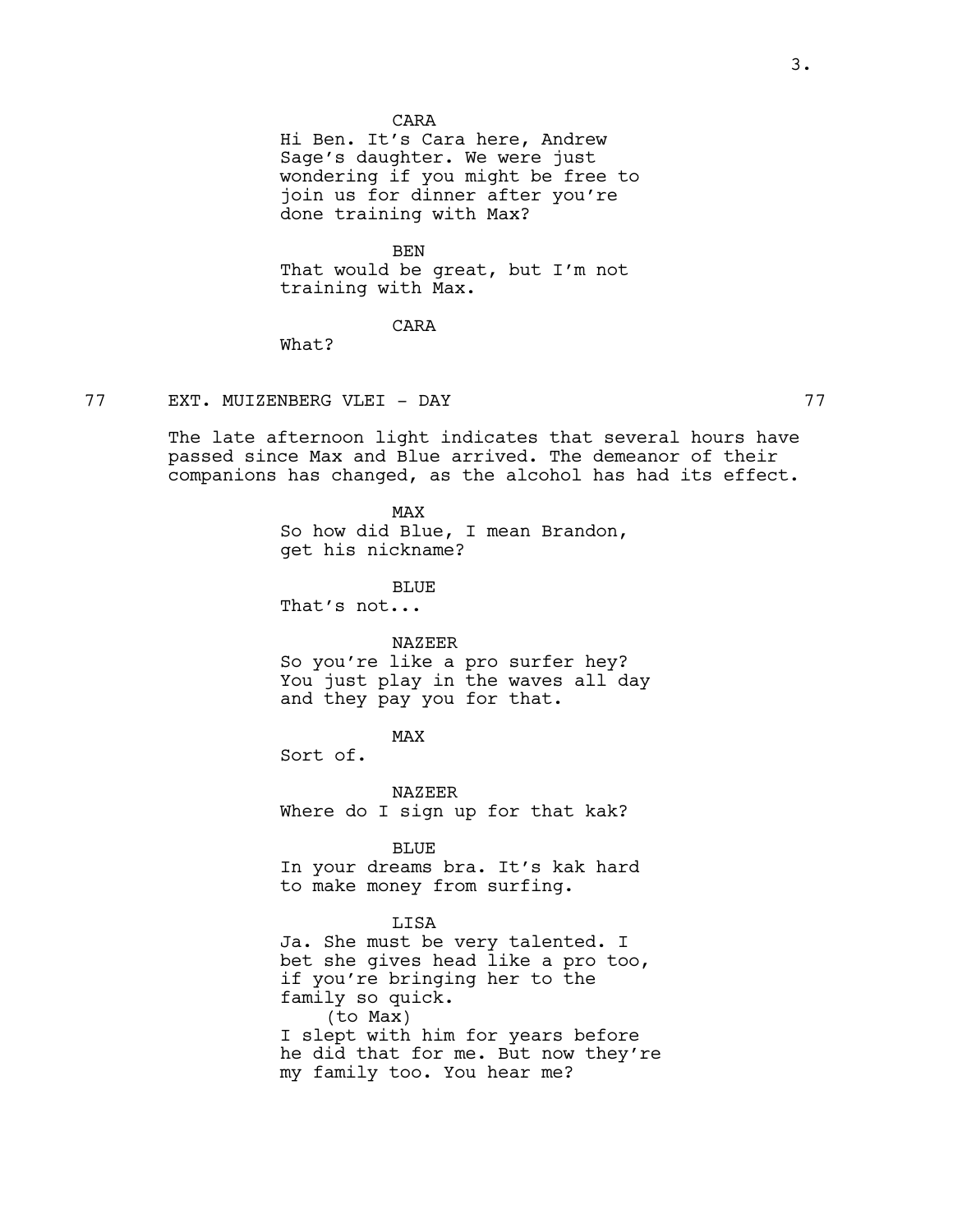MAX A deaf person could hear you.

BLUE We should go.

NAZEER Ag Lisa, don't be jealous. You must accept that Blew is just made for better things than you.

Nazeer whips out his phone, and teases the rest with a glimpse of a photo of what appears to be a hot babe. He passes the phone to Lisa and we see it's one of the sexy pictures Max posted to Instagram.

> NAZEER (CONT'D) Hey Max, if you get tired of this one... (he grabs his crotch) I swear I'm made for better things too.

The phone reaches the drunken uncle, who smiles lecherously and passes the phone around to the other boys.

> BLUE (To Max) He's just joking.

NAZEER (Tugs at his zipper) No. I'm not. Look.

BLUE (Jumps up) Enough.

DRUNKEN UNCLE There's more. Jasis. Check the one with the surfboard.

The Drunken Uncle stares hungrily at Max and the guys are practically salivating as they pass round the phone. When it reaches Brent he stares for a long moment before Blue rips it from his hand and throws the phone into the vlei.

Nazeer just laughs, but Brent steps right up to Maxine, uncomfortably close, despite her body language screaming her need for space from his menacing presence.

> BRENT I'll see more of you soon.